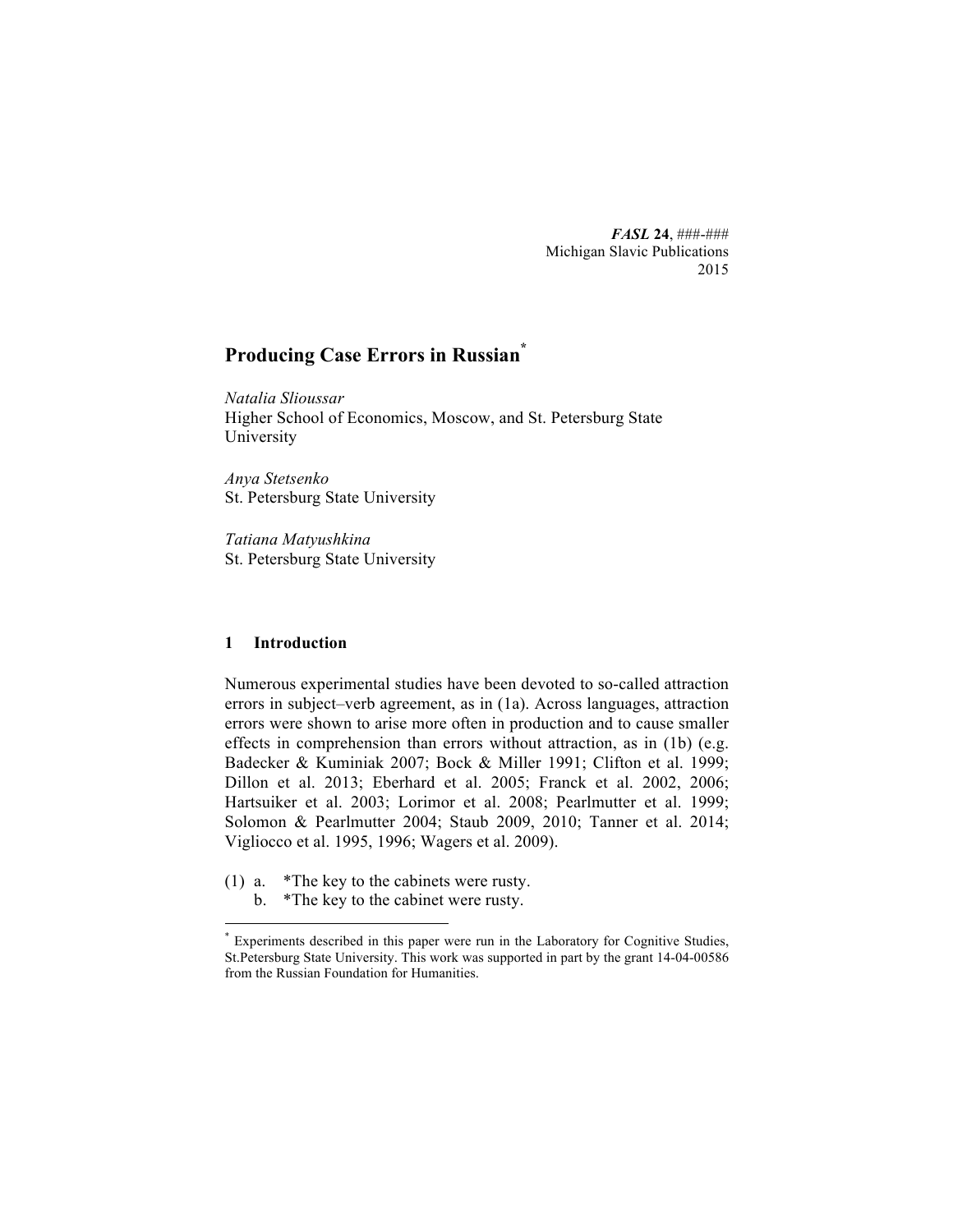Most experiments looked at number agreement, but gender agreement has also been analyzed. Many characteristics of attraction errors have been studied, so we will focus on the two that are most relevant for the present paper. Firstly, it was noted that only plural attractors cause a significant effect. Agreement errors with singular attractors, as in (2), were shown to be almost as infrequent and as easy to detect as errors without attraction. To explain this asymmetry, the singular feature is usually argued to be unmarked in some sense and thus to be unable to interfere with agreement (e.g. Eberhard et al. 2005; Franck et al. 2002; Vigliocco et al. 1995).

(2) \*The keys to the cabinet was rusty.

Secondly, previous studies of languages where nouns are marked for case found that attraction was much stronger when the form of the plural attractor coincided with nominative plural, like in the German example (3a) as opposed to (3b) (Hartsuiker et al. 2003). We will further call such forms morphologically ambiguous or syncretic.

| (3) a. die Stellungnahme gegen die | Demonstrationen                              |
|------------------------------------|----------------------------------------------|
| the position                       | against the $_{ACC(=NOM).PL}$ demonstrations |
| b. die Stellungnahme zu den        | Demonstrationen                              |
| the position                       | on the $_{DATA(\neq NOM).PL}$ demonstrations |

In this paper, we also study how morphological ambiguity triggers errors in production, but, unlike previous experimental studies, we analyze case. We highlight some similarities and differences between our data and existing findings on number and gender. The former let us reveal some general properties of morphological ambiguity processing, while the latter may be associated with the fact that case differs from phifeatures. Case errors we are interested in have been noted in naturally occurring conversations and texts (Rusakova 2009) and have been studied experimentally in comprehension (Slioussar and Cherepovskaia 2014, 2015). We summarize the findings in the next section.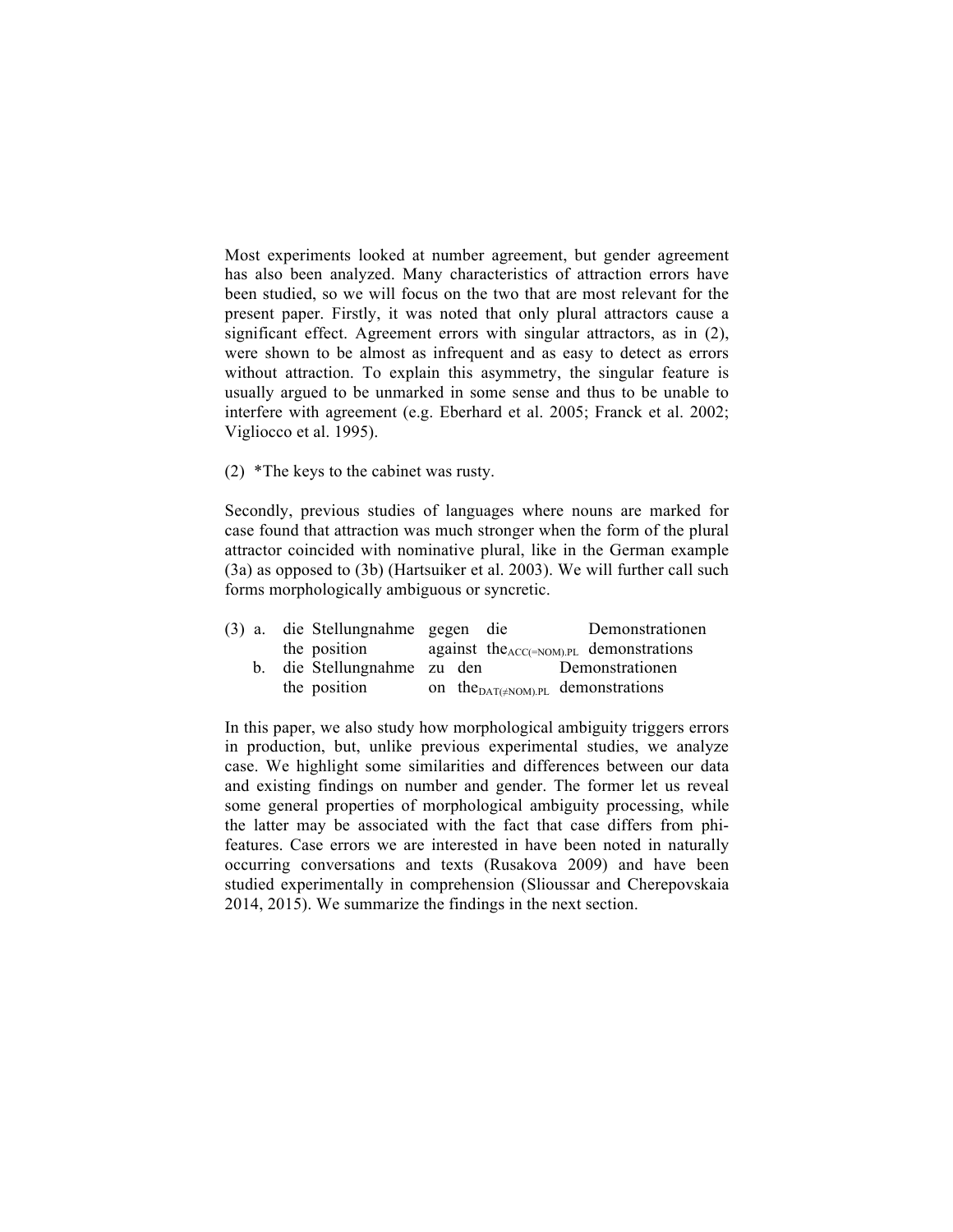## **2 Previous studies of case errors analyzed in the present paper**

In Russian, some adjective and participle forms are ambiguous between different cases: genitive, dative, instrumental and locative for singular feminine forms, and genitive and locative for plural forms, which are the same in all three genders. Rusakova (2009) who studied naturally occurring errors in Russian noted a number of examples like (4a–e) with case errors on nouns after such syncretic forms.

| $(4)$ a. |    | * v predposlednej                                                                                 | 1gry                  |  |
|----------|----|---------------------------------------------------------------------------------------------------|-----------------------|--|
|          |    | in second-to-last <sub>F.LOC(=GEN/DAT/INS).SG</sub>                                               | $game_{F.GEN.SG}$     |  |
|          |    | 'in the second to last game'                                                                      |                       |  |
|          |    | b. * komitet po nauke i vysšej                                                                    |                       |  |
|          |    | committee for science <sub>F.DAT.SG</sub> and higher <sub>F.DAT</sub> (=GEN/INS/LOC).SG           |                       |  |
|          |    | školy                                                                                             |                       |  |
|          |    | $school_{F.GEN.SG}$                                                                               |                       |  |
|          |    | 'the committee for science and higher education'                                                  |                       |  |
|          |    | c. * obitateli pjatoj                                                                             | kvartire <sup>1</sup> |  |
|          |    | residents fifth <sub>F.GEN(=DAT/INS/LOC).SG</sub> apartment <sub>F.DAT/LOC.SG</sub>               |                       |  |
|          |    | 'the residents of the fifth apartment'                                                            |                       |  |
|          |    | d. * more udovol'stvija ot tex                                                                    | točnyx                |  |
|          |    | sea pleasure <sub>GEN.SG</sub> from those <sub>GEN(=LOC).PL</sub> precise <sub>GEN(=LOC).PL</sub> |                       |  |
|          |    | roditel'skix otvetax                                                                              |                       |  |
|          |    | $\text{parental}_{\text{GEN}(\text{=LOC}).\text{PL}}$ answer <sub>LOC.PL</sub>                    |                       |  |
|          |    | 'a lot of pleasure from the parents' precise answers'                                             |                       |  |
|          | e. | sborov<br>* na voennyx                                                                            |                       |  |
|          |    | during military PREP.PL(=GEN.PL) assembly GEN.PL                                                  |                       |  |
|          |    | 'during the military assembly'                                                                    |                       |  |
|          |    |                                                                                                   |                       |  |

Unfortunately, Rusakova recorded only a dozen of such errors so her materials do not let us investigate how different factors influence their frequency, in particular, the distribution of different cases and the similarities and differences with other errors following syncretic forms.

<u> 1989 - Johann Barn, mars ann an t-Amhain an t-Amhain an t-Amhain an t-Amhain an t-Amhain an t-Amhain an t-Amh</u>

 $1$  Dative singular coincides with locative singular for feminine nouns, so it is impossible to tell which case was erroneously used in this example.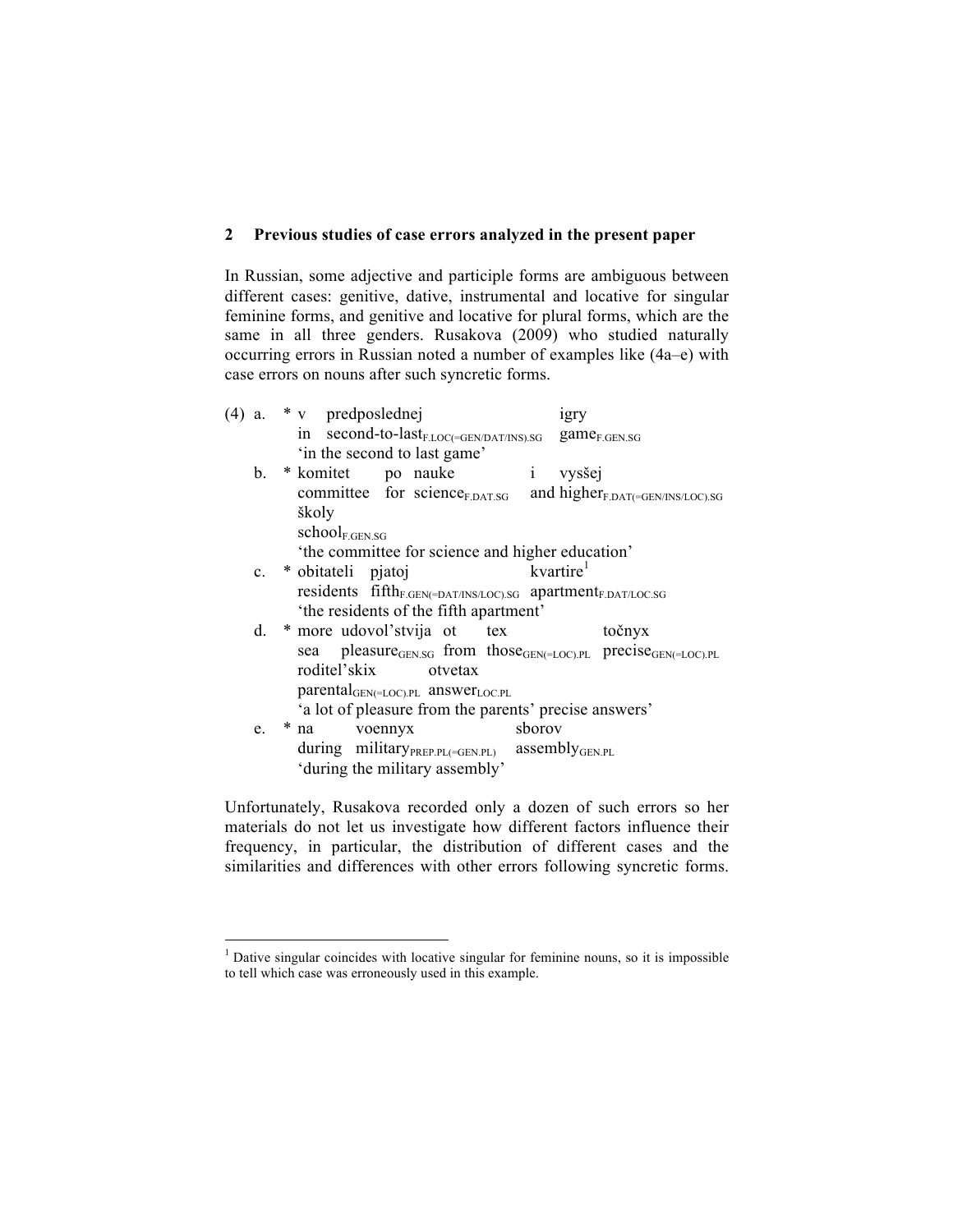So we decided to study them experimentally, starting with three reading experiments (Slioussar and Cherepovskaia 2014, 2015).<sup>2</sup>

In all three experiments, we looked at plural syncretic forms, as in (4d–e). The first and second experiments used the self-paced reading method (allowing to measure word-by-word reading times). The third one involved a speeded grammaticality judgment task: sentences were presented word by word (every word for 500 ms), and participants were asked whether they contain a grammatical error.<sup>3</sup>

In the first experiment, we compared reading times for correct sentences like (5a) and sentences with case errors like (5b) and (5c). We will further call the former ambiguity-related errors and the latter control errors. We looked at prepositions taking locative DPs, as in (5a–c), genitive DPs and dative DPs (these were used as a control case because dative plural adjective forms are not syncretic).

(5) a. Listja na pešexodnyx dorožkax radujut zolotistym leaves on pedestrian<sub>LOC.PL</sub> paths<sub>LOC.PL</sub> gladden golden<sub>INS.SG</sub> cvetom.  $color_{\rm{INS. SG}}$ 

'Leaves on the pedestrian paths gladden (us) with their golden color.'

| b.          |  | * Listja na pešexodnyx                                       | dorožek                |
|-------------|--|--------------------------------------------------------------|------------------------|
|             |  | leaves on pedestrian <sub>LOC(=GEN).PL</sub>                 | $path_{GEN.PL}$        |
| $c_{\cdot}$ |  | * Listja na pešexodnyx                                       | dorožkam               |
|             |  | leaves on pedestrian <sub>LOC(<math>\neq</math>DAT).PL</sub> | $path_{\text{DAT.PL}}$ |

 

Ambiguity-related errors caused a significantly smaller slow-down than control errors in the sentences where both genitive and locative were required. Thus, in this respect they were similar to attraction errors in number and gender subject-verb agreement. In the sentences where dative case was required, there was no difference between errors in genitive and in locative (this showed that the difference we found was

<sup>&</sup>lt;sup>2</sup> We started with comprehension experiments because developing a method for triggering such errors in production took some time, and the first results are reported only in the present paper.

<sup>&</sup>lt;sup>3</sup> If adult native speakers are allowed to take their time, they can find almost every grammatical error, so this method allows differentiating between errors that are more and less difficult to spot.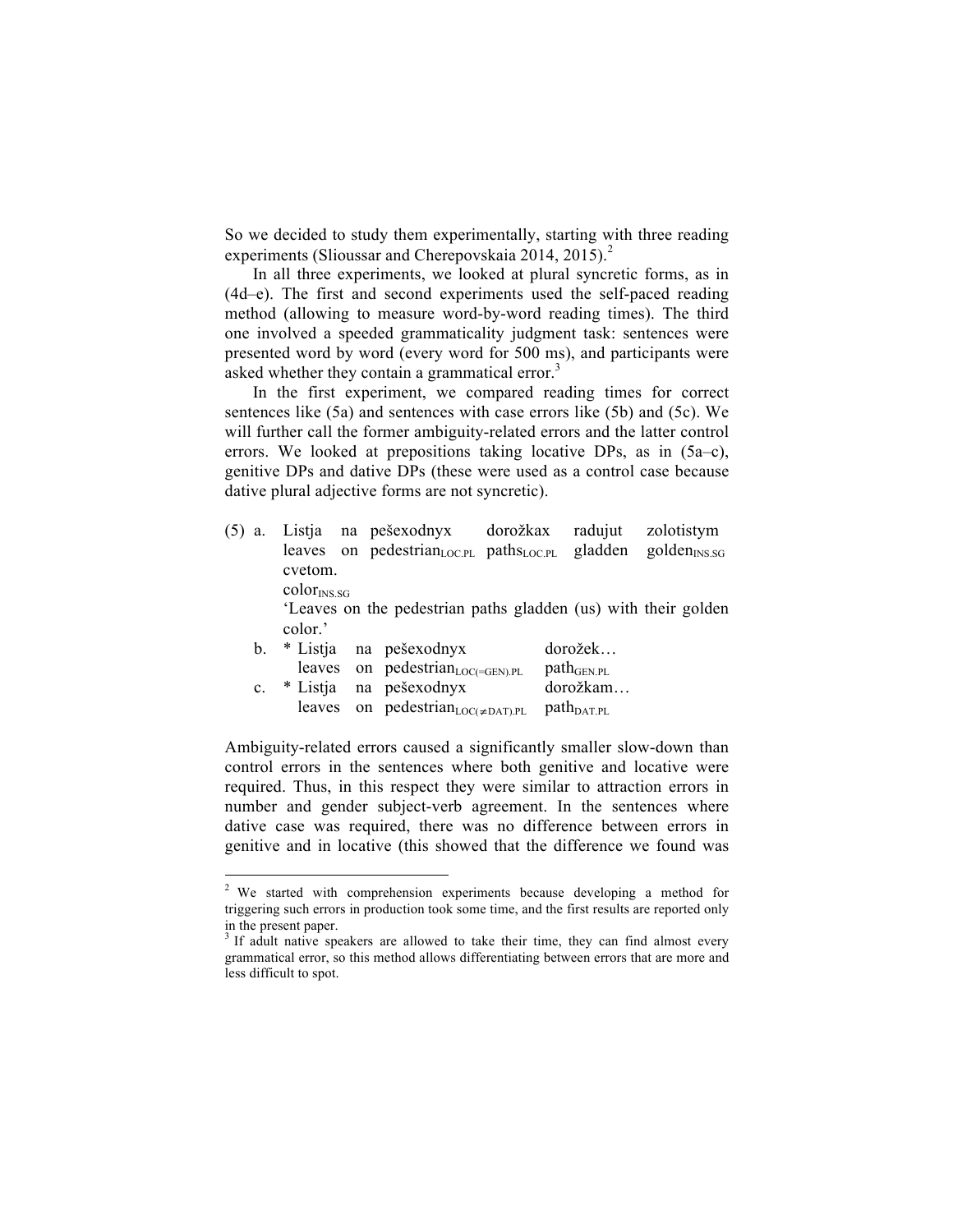not caused by independent factors, e.g. by the properties of case forms such as their frequency).

In the second and third experiment, we investigated how the effect we found depends on the distance between the adjective or participle and the noun. We compared sentences like (5a–c) ('short' conditions) to sentences like (6a–c) ('long' conditions) with three words between the syncretic form and the noun. Notably, the structural distance is the same in all conditions, only the linear distance changes, and attraction effects in subject-verb agreement were demonstrated to depend only on the structural distance.

- (6) a. Listja na iduščix vdol' krutogo berega leaves on going<sub>LOC.PL</sub> along steep $_{\text{GENSG}}$  bank $_{\text{GENSG}}$ dorožkax radujut zolotistym cvetom.  $path_{LOC.PL}$  gladden golden<sub>INS.SG</sub> color<sub>INS.SG</sub> 'Leaves on the paths going along the steep (river) bank gladden (us) with their golden color.'
	- b. \* Listja na iduščix vdol' krutogo berega leaves on going $_{\text{LOC}(\text{GEN},\text{PL})}$  along steep $_{\text{GENSG}}$  bank $_{\text{GENSG}}$  dorožek…  $path_{\text{GFN-PI}}$
	- c. \* Listja na iduščix vdol' krutogo berega leaves on going<sub>LOC(≠DAT).PL</sub> along steep<sub>GEN.SG</sub> bank<sub>GEN.SG</sub> dorožkam…  $path_{DATA.PL}$

The same difference between ambiguity-related and control errors was observed in the short and long conditions, so the picture is again similar to subject-predicate agreement attraction. Comparing the results of selfpaced reading (measuring online reactions to violations) and speeded grammaticality judgment (measuring offline effects), we found that online effects were more pronounced in the short conditions, while offline effects — in the long conditions. Apparently, the number of errors not noticed by the readers increases in the long conditions, so the differences in grammaticality judgments are inflated, while the differences in reading times are smoothed over.

Speeded grammaticality judgment also allowed for a direct comparison between sentences with prepositions taking genitive and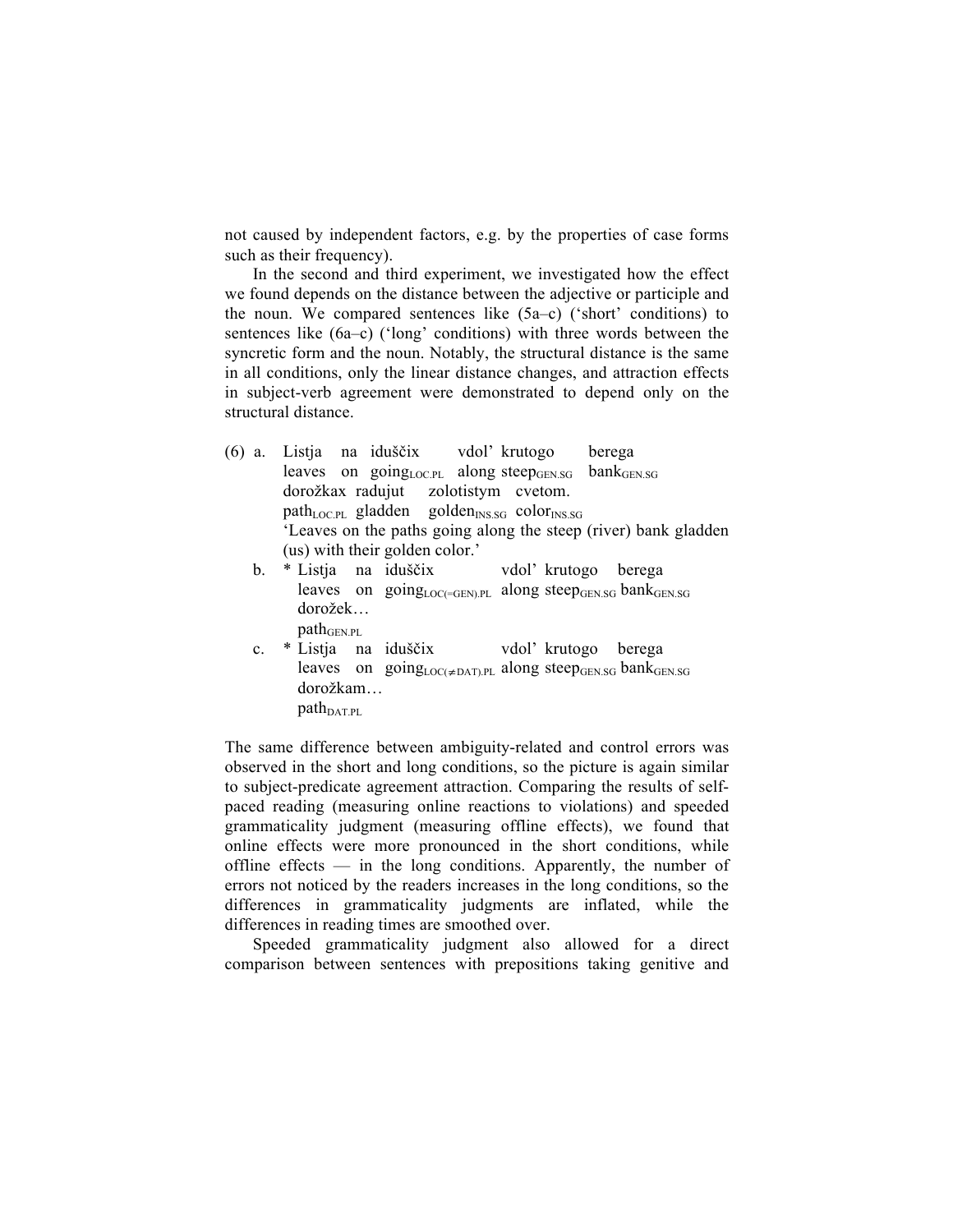locative, and no differences between them were found (i.e. the effect was the same in both cases). A direct comparison of reading times was impossible because the relevant sentences contain different lexical items. The goal of our next experiments reported in the present paper was to study ambiguity-related case errors in production.

## **3 Experiment 1**

# *3.1 Method*

The goal of Experiment 1 was to find out whether case errors after morphologically ambiguous adjective and participle forms could be elicited experimentally and, in case of the positive answer, to analyze their distribution. We started with plural forms because the pattern of syncretism is simpler than in case of feminine singular forms and because plural forms were analyzed in comprehension experiments.

25 native speakers of Russian (14 female), aged 18–52, took part in the experiment. The materials included 40 sentences in four conditions, exemplified in (7a–d).

(7) a. Short genitive condition:

Kak izvestno, položitel'nye otzyvy ot as known positive comments from postojannyx klientov uveličivajut prodaži  $regular_{GEN(=LOC),PL}$  clients<sub>GEN.PL</sub> increase sales 'As is well known, positive feedback from regular clients increases sales.'

b. Long genitive condition:

Demonstracii protiv vyzvavšix vseobščee demonstrations against provoking<sub>GEN(=LOC).PL</sub> unanimous burnoe negodovanie arestov prodolžalis' dolgo. violent indignation arrests $_{\text{GENPL}}$  continued for-a-long-time Demonstrations against the arrests that provoked an unanimous violent indignation went on for a long time.'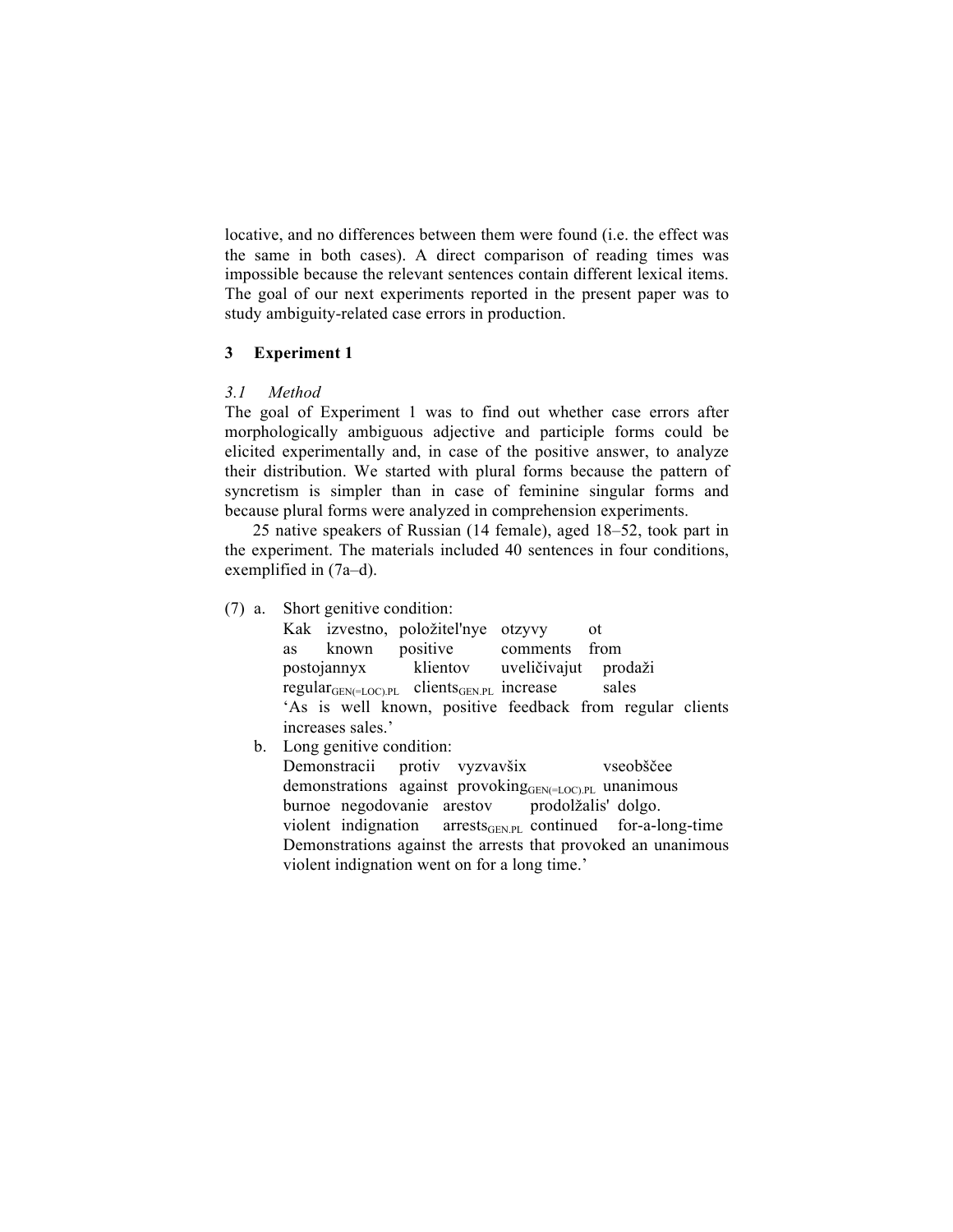| $\mathbf{c}$ . | Short locative condition:                                                        |  |  |  |  |  |  |
|----------------|----------------------------------------------------------------------------------|--|--|--|--|--|--|
|                | Proverennye neskol'ko raz ispravlenija v novyx                                   |  |  |  |  |  |  |
|                | checked several times corrections in new <sub>LOC(=GEN).PL</sub>                 |  |  |  |  |  |  |
|                | učebnikax soderžat ošibku.                                                       |  |  |  |  |  |  |
|                | $textbooks_{\text{LOC PL}}$ contain mistake                                      |  |  |  |  |  |  |
|                | Corrections in the new textbooks that have been checked severl                   |  |  |  |  |  |  |
|                | times contain a mistake.'                                                        |  |  |  |  |  |  |
| d.             | Long locative condition:                                                         |  |  |  |  |  |  |
|                | Legendy ob izmenjajuščix svoj vnešnij oblik                                      |  |  |  |  |  |  |
|                | legends about changing $_{\text{LOCC}=\text{GEN, PL}}$ their external appearance |  |  |  |  |  |  |
|                | demonax vstrečajutsja povsjudu.                                                  |  |  |  |  |  |  |
|                | $demonI.OCPI occur$ everywhere                                                   |  |  |  |  |  |  |
|                | 'Legends about demons changing their visual appearance can be                    |  |  |  |  |  |  |
|                | found everywhere.'                                                               |  |  |  |  |  |  |

In all target sentences, the subject was modified by a PP. In two conditions (7a–b), the preposition took a genitive DP, in two other conditions (7c–d), a locative DP. These DPs always contained a plural adjective or participle, which was morphologically ambiguous.

Like in the previous reading experiments, we included 'short' and 'long' conditions. In the short conditions (7a,c), the noun immediately followed the adjective or participle. In the long conditions (7b,d), there were three words in between (a DP in accusative or instrumental singular depending on the ambiguous adjective or participle). The predicate always contained two words. In total, all target sentences were nine words long: in the short conditions, there were three words before the subject noun (a participial construction, a parenthetical expression, etc.).

There are several methods to elicit number and gender errors in subject-predicate agreement, which have been tested in numerous production experiments since Bock and Miller 1991. However, no previous experimental studies analyzed case errors we were interested in. We tried many versions of the experimental design, providing participants with parts of sentences that they were asked to continue or to combine to get a complete sentence, presenting materials visually or aurally (see Stetsenko 2015 for more details). If the task was too easy, participants made very few errors. If the task was too difficult, participants slowed down, started thinking over their responses and made many memory-based errors, but virtually no grammatical errors.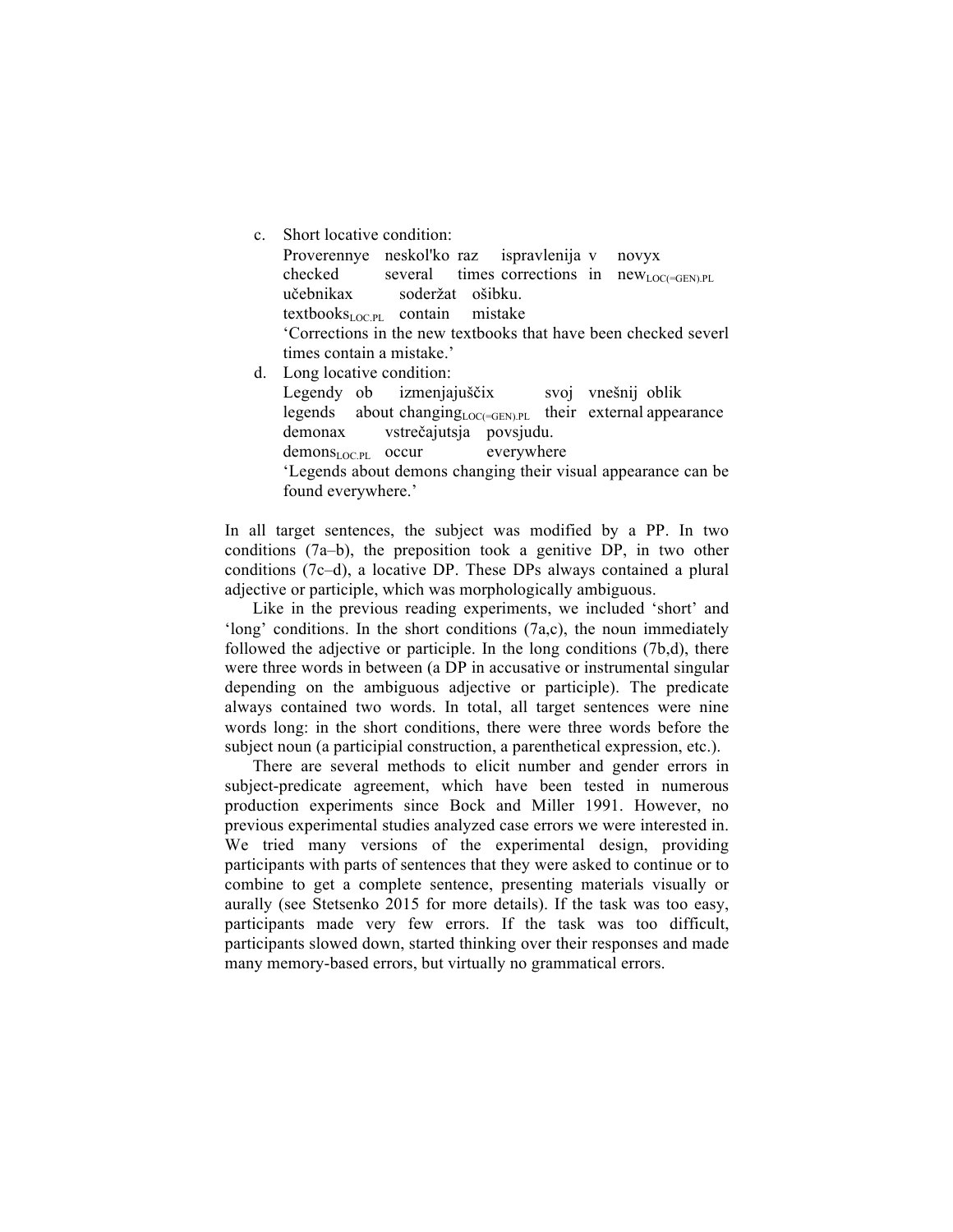Finally, we opted for the following design. We presented the first part of target sentences aurally (8a) and asked participants to finish them using the words on the computer screen: a noun and a two-word predicate (8b–c). To do so, participants had to inflect the noun and the verb in the predicate.

- (8) a. Demonstracii protiv vyzvavšix vseobščee demonstrations against provokingGEN(=LOC).PL unanimous burnoe negodovanie… violent indignation
	- b. aresty  $arrests<sub>NOM.PL</sub>$
	- c. prodolžat'sja dolgo  $\text{continue}_{\text{INF}}$  for-a-long-time

In addition to 40 target sentences, we had 80 filler sentences. Participants were also asked to finish them inflecting provided nouns and verbs. However, there were no syncretic adjective or participle forms and nouns never had to appear in genitive or locative plural (other combinations of number and case were used). Half of the fillers resembled long experimental conditions and the other half — short conditions.

The experiment was run on a Macintosh computer using PsyScope software (Cohen et al. 1993). In every trial, participants saw a fixation point on the computer screen and heard the beginning of a sentence. Then they saw a noun and a predicate (one above the other) and pronounced a complete sentence. After that, the experimenter pressed a key, and the next trial started after a short interstimulus interval. Stimuli and fillers were presented in a pseudo-random order (with the constraint that no more than two target items occur consecutively). Before the experiment, there was a short practice session. All participants' responses were tape-recorded.

## *3.2 Results and discussion*

All responses were transcribed and assigned into one of the following categories: (a) correct sentence; (b) repetition error (when some words that were provided were changed or omitted); (c) case error on the noun; (d) other grammatical errors (for example, one participant made a number agreement attraction error on the verb in a filler sentence). In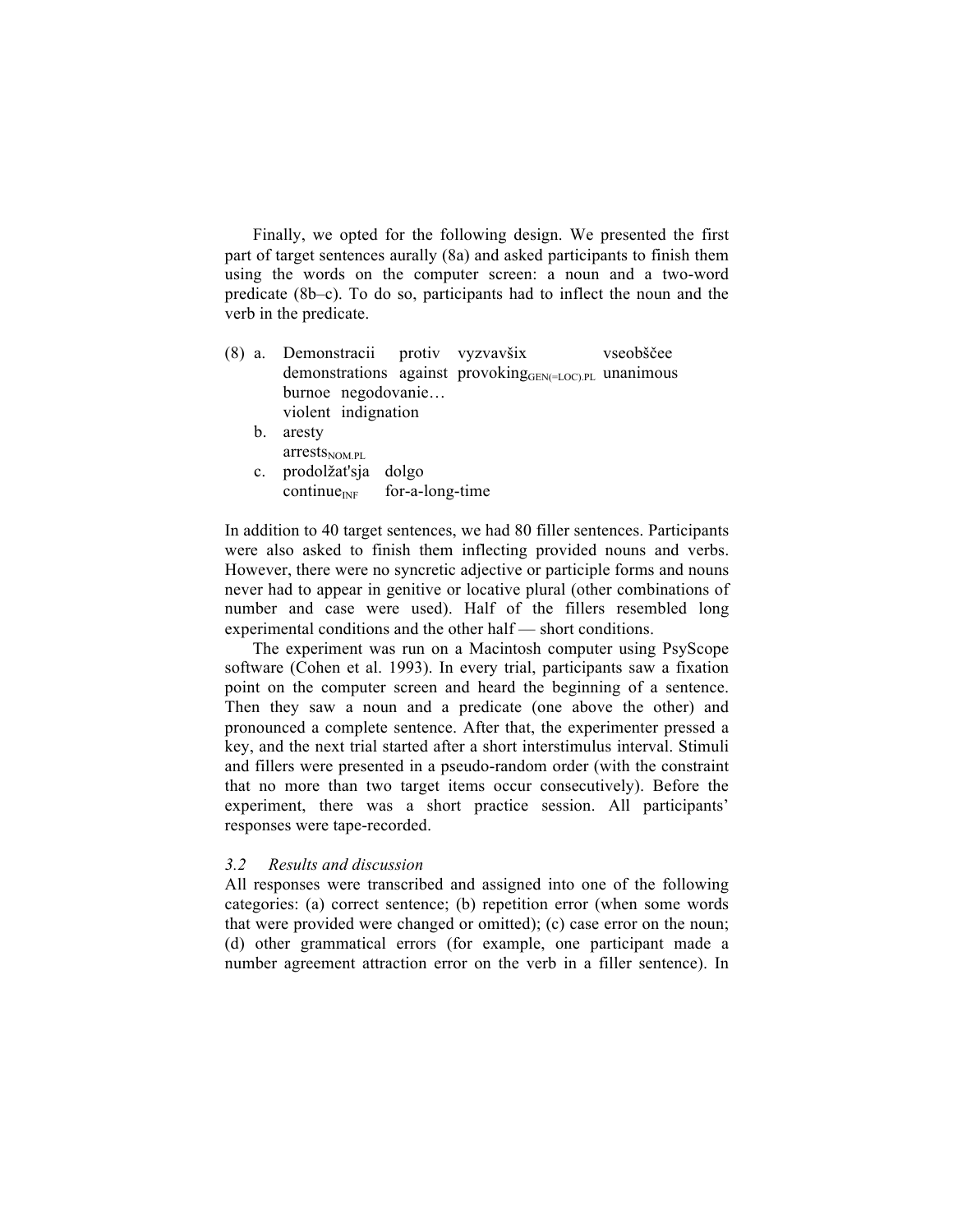target sentences, case errors were the only grammatical errors, so we will further focus on them.

In total, there were 43 case errors, and in all cases, a genitive plural form was used where locative plural was required. There were three errors in the short locative condition (1.2% from all responses) and 40 errors in the long locative condition (16.0% from all responses). The proportion of errors by condition was analyzed using a 2 x 2 repeatedmeasures ANOVA (IBM SPSS software) with case and length as factors. Both factors were shown to be significant (for case,  $F1(1,24) = 30.07$ , *p*  $<$  0.01,  $F2(1,19) = 11.88$ ,  $p < 0.01$ ; for length,  $F1(1,24) = 34.37$ ,  $p <$ 0.01,  $F2(1,19) = 12.82, p < 0.01$ .

Let us discuss these results. Firstly, only ambiguity-related case errors were recorded, which shows that syncretism of the participle or adjective indeed increases the frequency of case errors on nouns. Secondly, there were more errors in the long sentences. This shows that these errors are not a surface phenomenon stemming from adjacency between the syncretic form and the noun.

Thirdly, the results were not parallel to our previous findings in comprehension. In comprehension, all ambiguity-related errors behaved in the same way, while in production, we found genitive errors where locative was required, but not vice versa. Of course, this does not mean that the latter type of errors does not exist (Rusakova (2009) even recorded a naturally occurring example in (4d)), but definitely points to a significant difference in frequency. We postpone further discussion until we have more data from Experiment 2 with singular syncretic forms.

Interestingly, here the picture does not coincide to what we find in case of subject-predicate agreement attraction. The absolute majority of number attraction errors are in plural, which, as we noted in the introduction, is usually explained by plural markedness<sup>4</sup> (e.g. Eberhard et al. 2005, Franck et al. 2002, Vigliocco et al. 1995). Applying the notion of markedness to case is less straightforward, but whatever case

<u> 1989 - Johann Barn, mars ann an t-Amhain an t-Amhain an t-Amhain an t-Amhain an t-Amhain an t-Amhain an t-Amh</u>

 $4$  In semantics there is an ongoing debate whether singular or plural is the default (e.g. Sauerland et al. 2005; Farkas and de Swart 2010), but it is largely ignored in psycholinguistics. Without going into details, let us note that singular is used in impersonal sentences and is morphologically unmarked in a number of languages.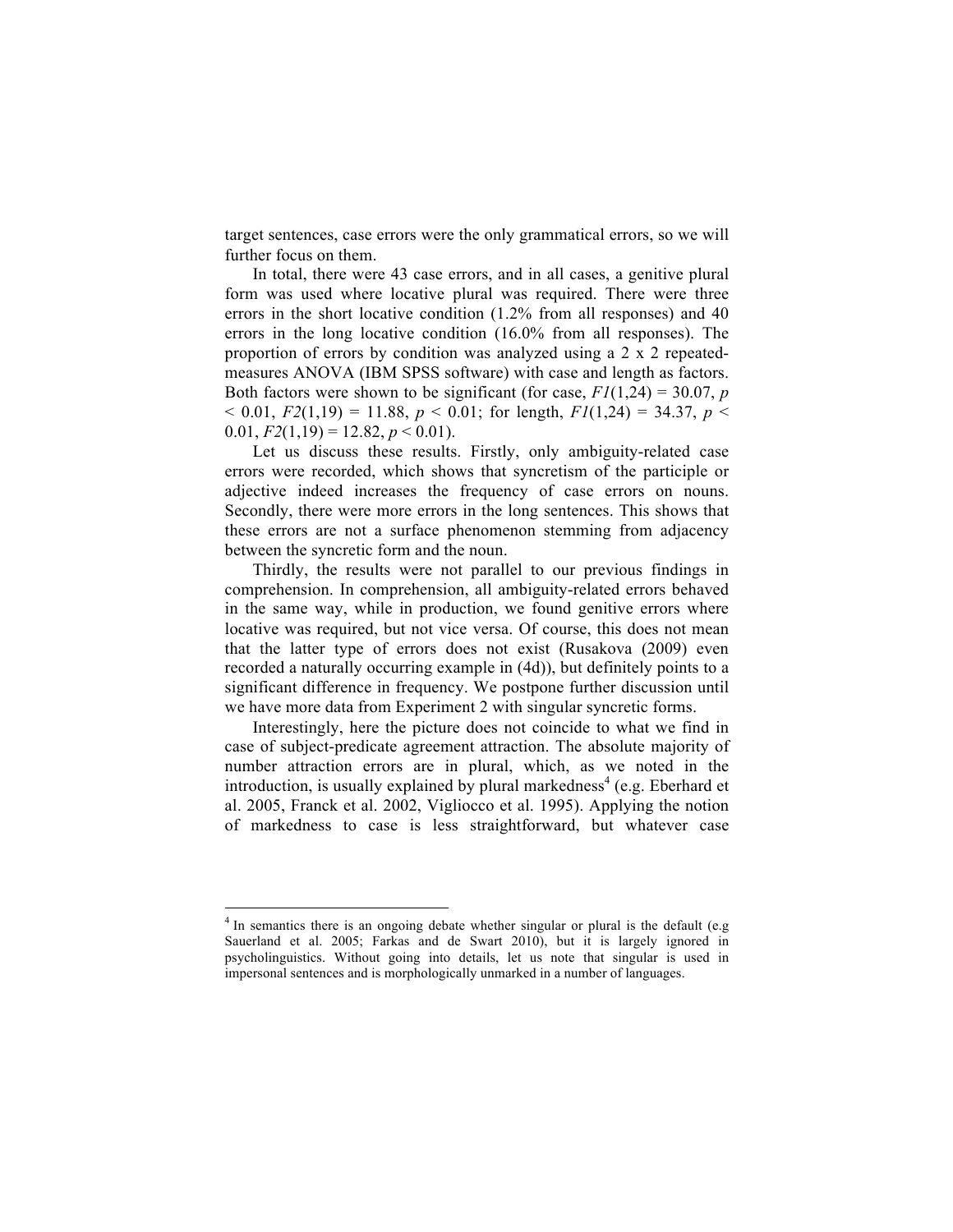hierarchy we take (e.g. Baerman et al. 2005; Bobaljik 2002; Caha 2013), genitive will be above locative.<sup>5</sup>

## **4 Experiment 2: a pilot study**

#### *4.1 Method*

The goal of Experiment 2 was to elicit case errors on nouns modified by feminine singular syncretic adjective and participle forms. So far, we collected data from 20 native speakers of Russian (14 female), aged 18– 34, but plan to record more participants.

The materials included 40 sentences in four conditions, exemplified in (9a–d). Experiment 1 demonstrated that the error rate is much higher when the syncretic form and the noun are separated by several words, so in this experiment, there was a two word long DP in accusative singular between them in all target sentences. Otherwise, we used the same method as in Experiment 1. We also had 80 fillers that resembled target sentences, but required different number and case on the noun that participants were supposed to modify.

(9) a. Genitive condition:

Miting protiv vyzvavšej vseobščee meeting against provokingGEN(=DAT/INS/LOC).SG unanimous negodovanie iniciativy prodolžalsja dolgo. indignation initiative<sub>GEN.SG</sub> continued for-a-long-time 'The meeting against the initiative that provoked an unanimous indignation went on for a long time.'

b. Dative condition:

<u> 1989 - Johann Barn, mars ann an t-Amhain an t-Amhain an t-Amhain an t-Amhain an t-Amhain an t-Amhain an t-Amh</u>

Poxod po porazivšej turističeskuju hike across amazing $_{\text{DATA}}$ <sub>GEN/INS/LOC)</sub>.sg touristic gruppu doline byl zaxvatyvajuščim. group valley<sub>DAT.SG</sub> was captivating 'The hike across the valley that amazed the tourist group was captivating.'

<sup>&</sup>lt;sup>5</sup> An anonymous reviewer noted that it might be infelicitous to discuss Russian Genitive as a whole because its different uses have very different syntactic properties. However, our materials were rather homogenous in this respect.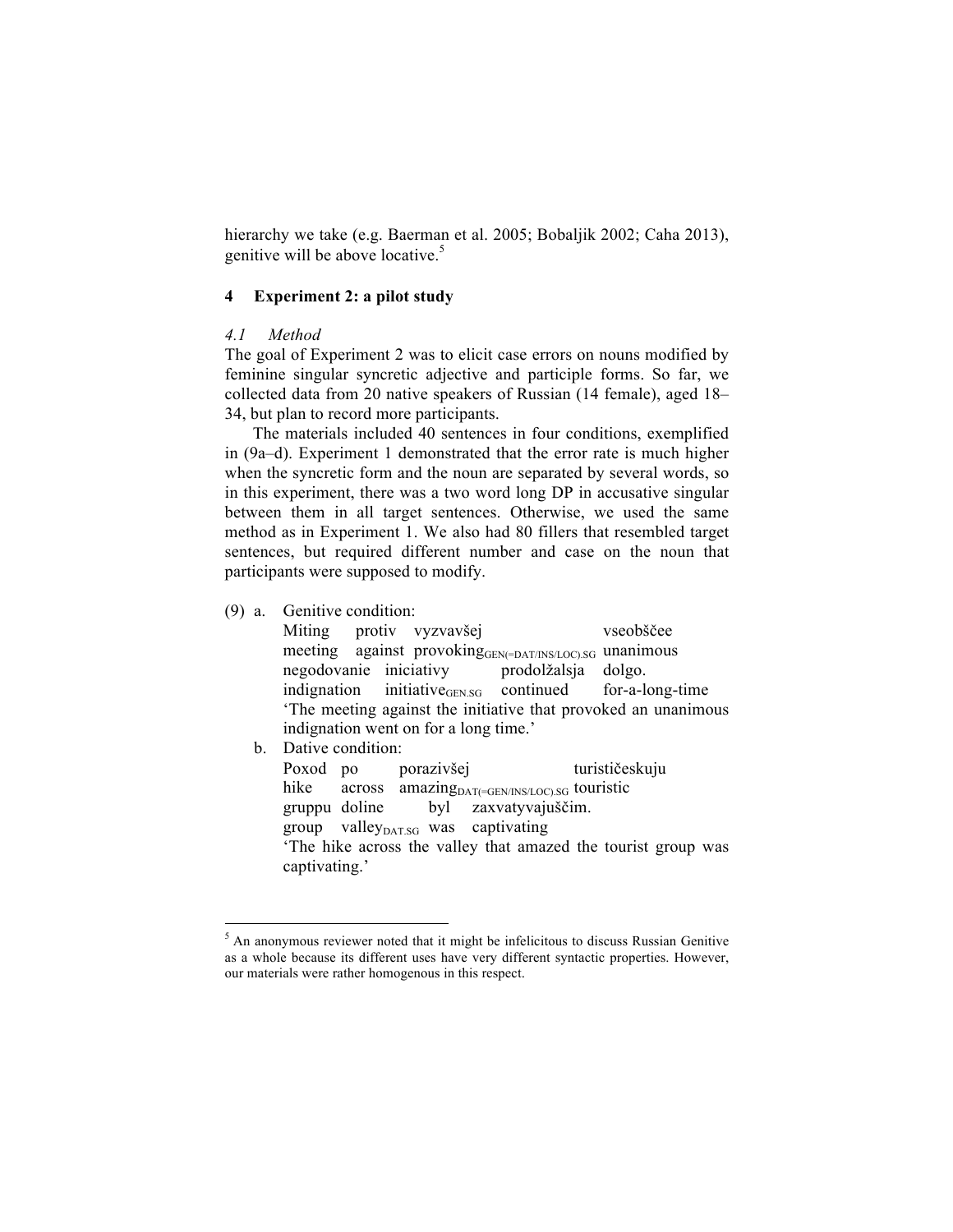| $c_{-}$      | Instrumental condition:                                            |                 |                 |
|--------------|--------------------------------------------------------------------|-----------------|-----------------|
|              | Sjužet s ispolnjajuščej                                            | ljuboe želanie  |                 |
|              | plot with fulfilling <sub>INS(=GEN/DAT/LOC).SG</sub>               | every           | wish            |
|              | ryboj často vstrečaetsja.                                          |                 |                 |
|              | $fishINS SG$ often occurs                                          |                 |                 |
|              | 'The plot with a fish that fulfills every wish occurs frequently.' |                 |                 |
| <sub>d</sub> | Locative condition:                                                |                 |                 |
|              | Urožaj v pereživšej                                                | zasušlivoe leto |                 |
|              | harvest in surviving LOC(=GEN/DAT/INS).SG                          |                 | droughty summer |
|              | okazalsja mizernym.<br>strane                                      |                 |                 |
|              | country <sub>INS.SG</sub> turned-out paltry                        |                 |                 |
|              | The harvest in the country that survived a droughty summer         |                 |                 |
|              | turned out to be paltry.'                                          |                 |                 |

#### *4.2 Results and discussion*

All responses were transcribed and assigned into the same categories as in Experiment 1: (a) correct sentence; (b) repetition error (when some words that were provided were changed or omitted); (c) case error on the noun; (d) other grammatical errors. The incidence of various errors was higher than in Experiment 1, potentially due to the fact that there were no short conditions. The distribution of case errors across conditions is shown in Table 1.

| Case required /                 | Genitive Dative     |                        | Instrumental Locative Total |                |    |
|---------------------------------|---------------------|------------------------|-----------------------------|----------------|----|
| case used                       |                     |                        |                             |                |    |
| Genitive                        | $\frac{1}{2}$       | $25(12.5\%)$ 17 (8.5%) |                             | $18(9.0\%)$ 60 |    |
| Dative or locative $8(4.0\%)$ — |                     |                        | $6(3.0\%)$                  |                | 14 |
| Instrumental                    | $2(1.0\%) 1(0.5\%)$ |                        |                             | $1(0.5\%)$ 4   |    |
| Accusative                      |                     | $1(0.5\%) 6(3.0\%)$    | $4(2.0\%)$                  | $2(1.0\%)$     | 13 |
|                                 |                     |                        |                             |                |    |

Table 1. The distribution of case errors in different conditions

It was impossible to distinguish between dative and locative errors because not only feminine adjectives, but also feminine nouns have the same form in these cases in singular. Thus, we observed all possible types of ambiguity-related errors and also accusative singular errors, which could be triggered by accusative singular DPs depending on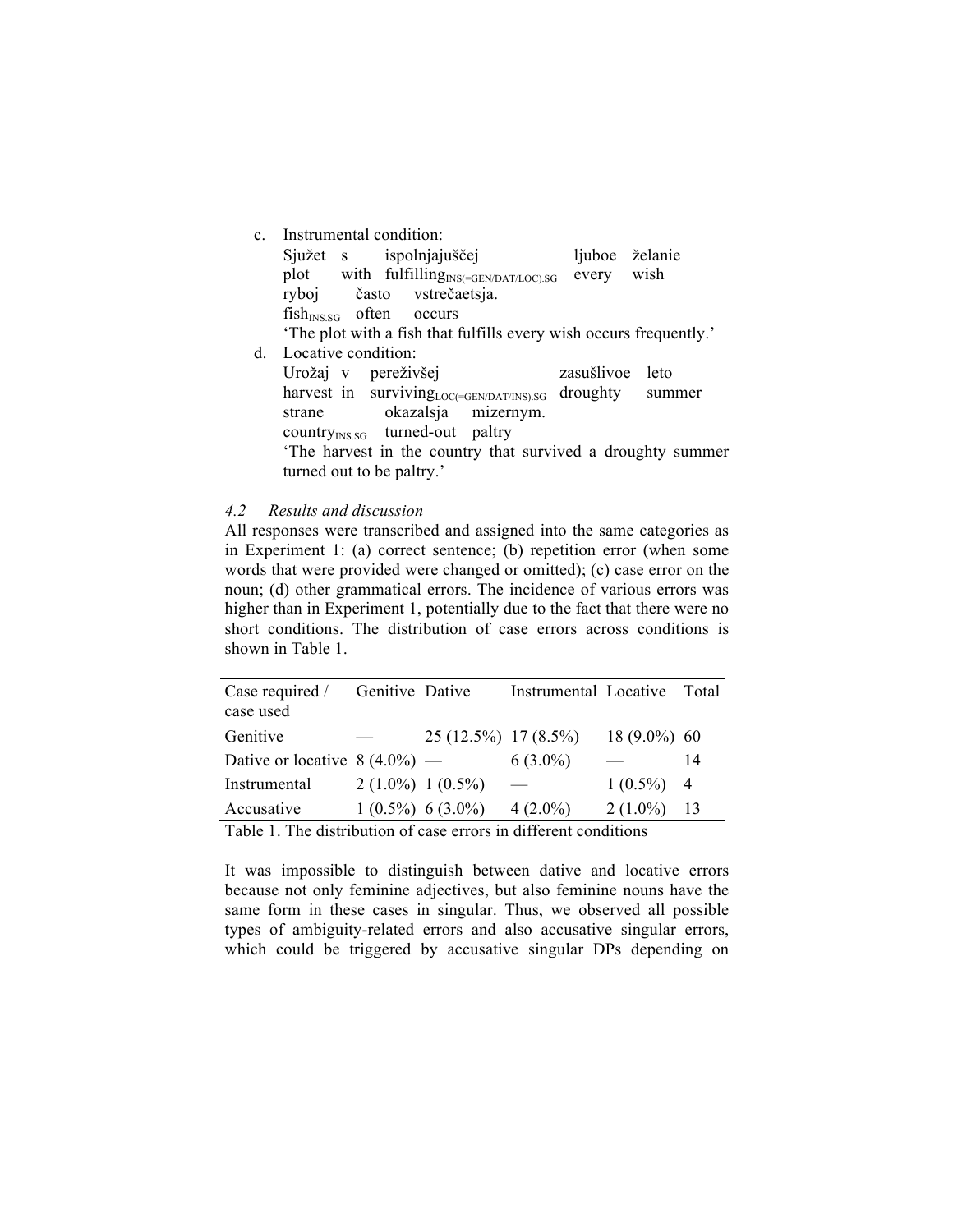syncretic adjectives and participles.<sup>6</sup> We did not perform any statistical tests because more participants need to be recorded to make the data sample large enough. However, it can already be noted that, unlike in Experiment 1, participants made not only genitive errors. But genitive errors were by far the most frequent.

# **5 General discussion**

In this paper, we present the results of one experiment and one pilot study analyzing the production of case errors in Russian. Experimental research on such errors focused only on comprehension so far. In total, experiments show that the morphological ambiguity of the adjective or participle modifying a noun increases the number of case errors on this noun in production and influences processing of case errors in comprehension (ambiguity-related errors are missed more often and, if noticed, are less disruptive for reading).

The effect of morphological ambiguity is similar to what can be observed during subject-predicate agreement attraction. However, case errors differ from number and gender agreement errors in an important way. Genitive is higher than locative, dative and instrumental in all proposed case hierarchies, and genitive errors are the most frequent. In case of number and gender, we find more errors with marked features (plural and feminine).

Let us discuss our findings in the context of existing approaches to agreement attraction. Two major approaches can be identified in the literature. According to the first approach, which we will further call representational (e.g. Brehm & Bock 2013; Eberhard et al. 2005; Franck et al. 2002; Nicol et al. 1997; Staub 2009, 2010), agreement attraction takes place because the mental representation of the number feature of the subject NP is faulty or ambiguous. Some authors assume that the number feature can "percolate" from the embedded NP to the subject NP, which normally receives its features from its head. The others, relying primarily on the Marking and Morphing model suggested by Eberhard et al. (2005), argue that the number value of the subject NP is a continuum, i.e. it can be more or less plural. The more plural is the subject NP, the higher is the possibility of choosing a plural verb. This plurality depends

<u> 1989 - Johann Barn, mars ann an t-Amhain an t-Amhain an t-Amhain an t-Amhain an t-Amhain an t-Amhain an t-Amh</u>

<sup>&</sup>lt;sup>6</sup> Similar naturally occurring errors have been observed by Rusakova (2009).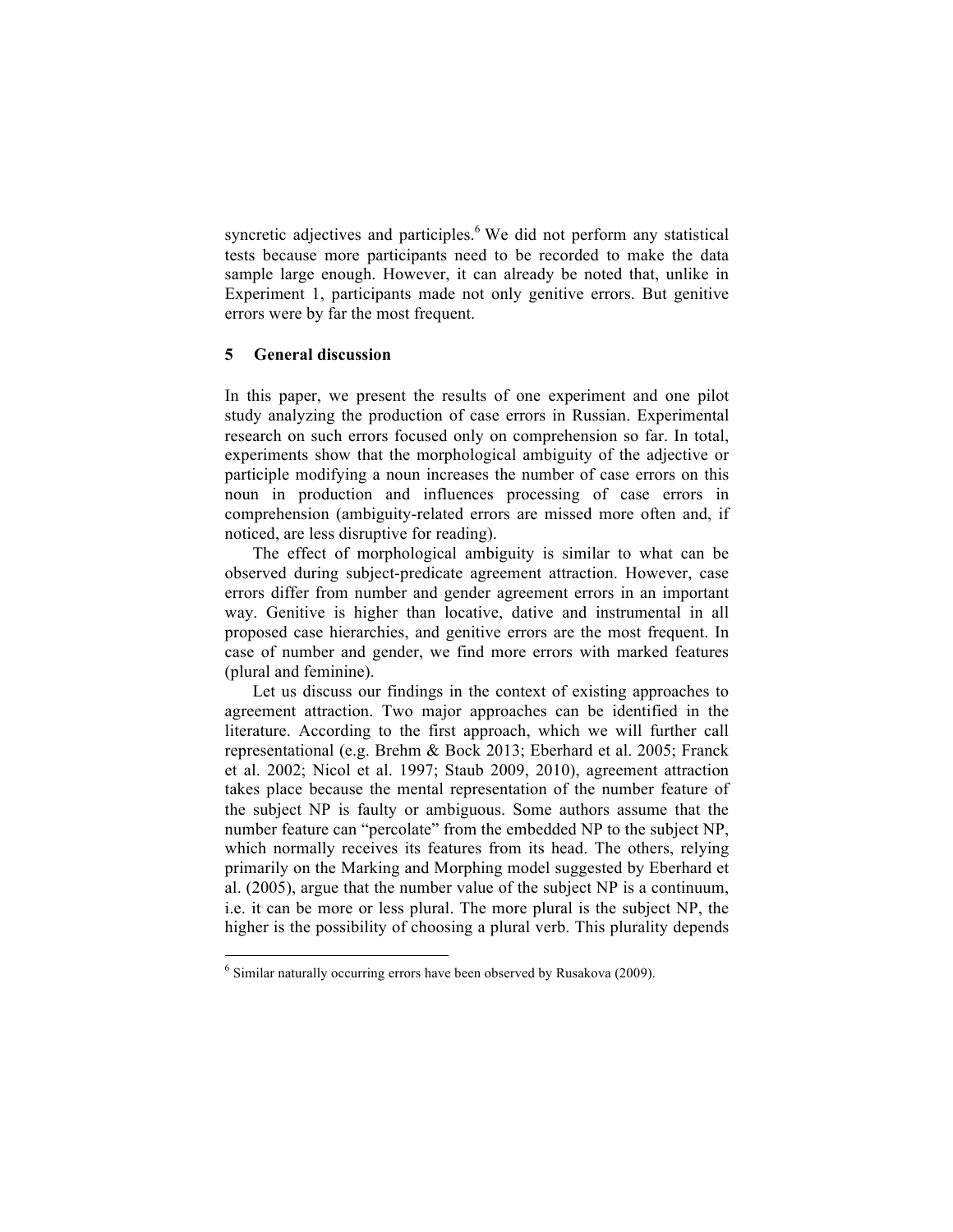on such properties of the subject NP as a whole and its head as collectivity, distributivity, etc.

The second approach (e.g. Badecker & Kuminiak 2007; Dillon et al. 2013; Lewis & Vasishth 2005; Solomon & Pearlmutter 2004; Wagers et al. 2009) claims that the number feature on the subject NP is always represented unambiguously and correctly, and attraction errors arise when the subject NP is accessed to determine the number on the agreeing verb because several nouns are simultaneously active. The authors adopting this approach usually assume that the agreement controller is found via cue-based retrieval (Lewis & Vasishth 2005): we query the memory with a set of cues (e.g. "number: plural", "case: nominative", etc.) and select an element that matches the maximum number of cues. This process is not error-free, and a wrong element can sometimes be retrieved.

As Wagers et al. (2009) note, two scenarios are possible both in production and in comprehension. On the one hand, cue-based retrieval may be initiated whenever we reach an agreeing verb form. On the other hand, we may predict the number of the verb relying on the subject NP and initiate the retrieval only when our expectations are violated (in comprehension, this would be the case in ungrammatical sentences, in production, this would be possible if a wrong verb form can sometimes be spuriously generated).

The retrieval approach is better suited to account for the fact that in case marking languages, significant attraction effects are observed only when the form of the attractor coincides with nominative plural. In the representational approach, it is unclear why this syncretism should influence the ambiguous representation of the number feature on the attractor or its ability to percolate.

The fact that morphological ambiguity of adjectives and participles influences the incidence of case errors and reaction to them in comprehension in a similar way can be taken as indication that we also deal with retrieval errors here. When we reach the noun, we must determine which case is necessary in production or check whether the case we see is correct in comprehension. Notably, from the syntactic point of view, we should not look at adjectives and participles to do so, which shows that the retrieval process is noisier than we could assume based on subject-verb agreement attraction data. Another new observation is that case behaves differently from phi-features: in the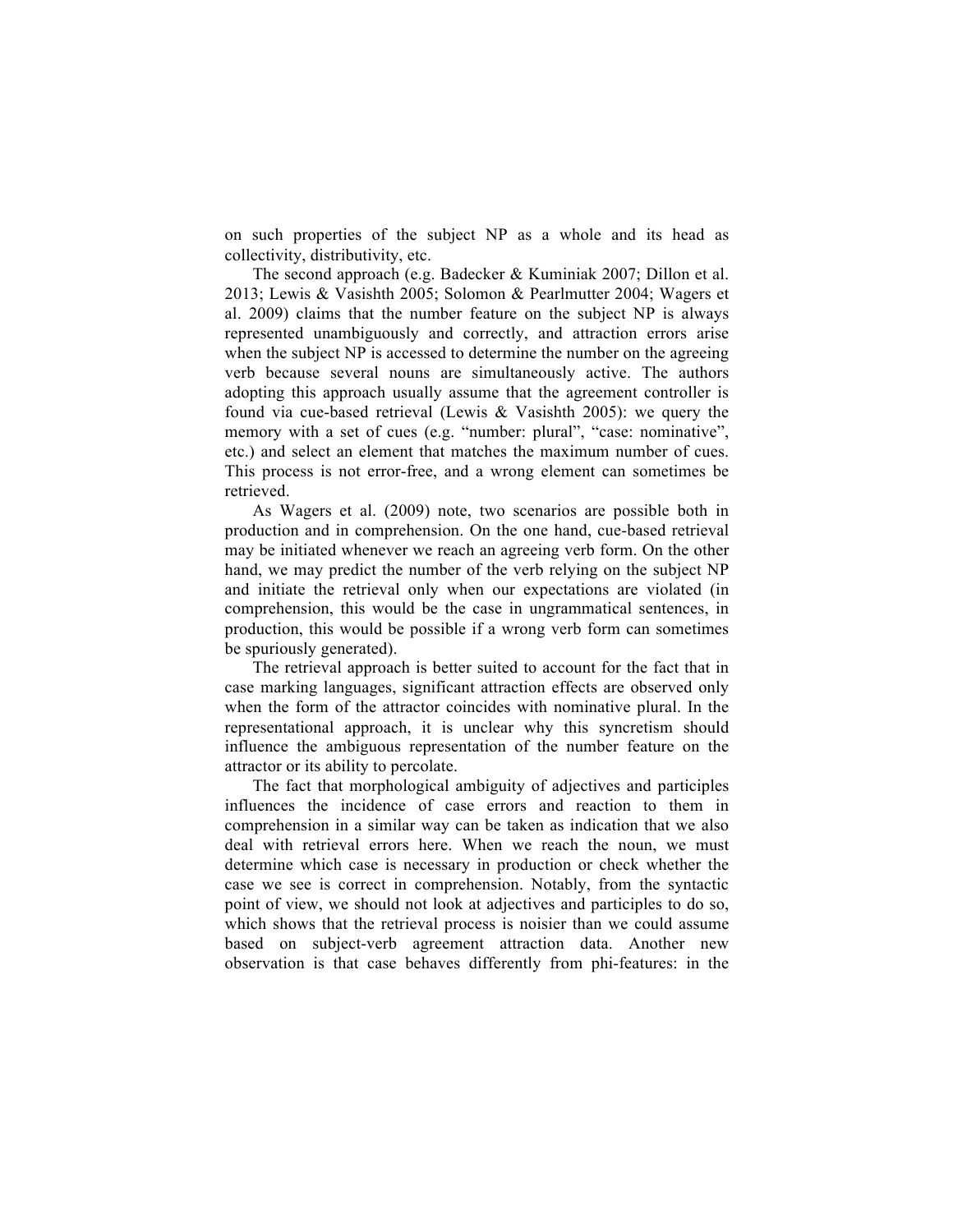latter case, the most marked features are easier to retrieve. Maybe, the reason is that case hierarchy does not rely on feature markedness.

Our data also let us make a small contribution to the discussion of ambiguity processing. For many decades, locally and globally ambiguous sentences have served as a testing ground for parsing models (Clifton & Staub 2008; Frazier & Fodor 1978; Frazier & Rayner 1982; McDonald 1994; Swets et al. 2008; van Gompel et al. 2001, 2005, among many others). The sources of ambiguity could be different, but in many cases it was created by morphologically ambiguous forms, as in the classical example in (10).

(10) The horse raced past the barn fell.

Notably, all previous studies looking at morphologically ambiguous forms from this perspective analysed constructions where at least locally, two interpretations are possible (for example, (10) remains ambiguous until the reader reaches the verb *fell*). The goal was to determine which interpretation is chosen in different constructions depending on various factors, how ambiguity resolution proceeds, how reanalysis is implemented, if it is necessary, etc.

In the sentences used in our study, the ambiguity should be resolved immediately because the preposition preceding the syncretic adjective or participle requires a certain case. Nevertheless, we demonstrated that alternative feature sets are available at the stage when cue-based retrieval is initiated at the noun. We believe that they get reactivated rather than remain active. Various studies show that, even if two interpretations are possible from the syntactic point of view, the resolution is very fast if one of them is strongly supported by other factors. In our case, no alternative interpretations are possible in principle.

#### **References**

Badecker, William, and Frantisek Kuminiak. 2007. Morphology, agreement and working memory retrieval in sentence production: Evidence from gender and case in Slovak. *Journal of Memory and Language* 56: 65–85.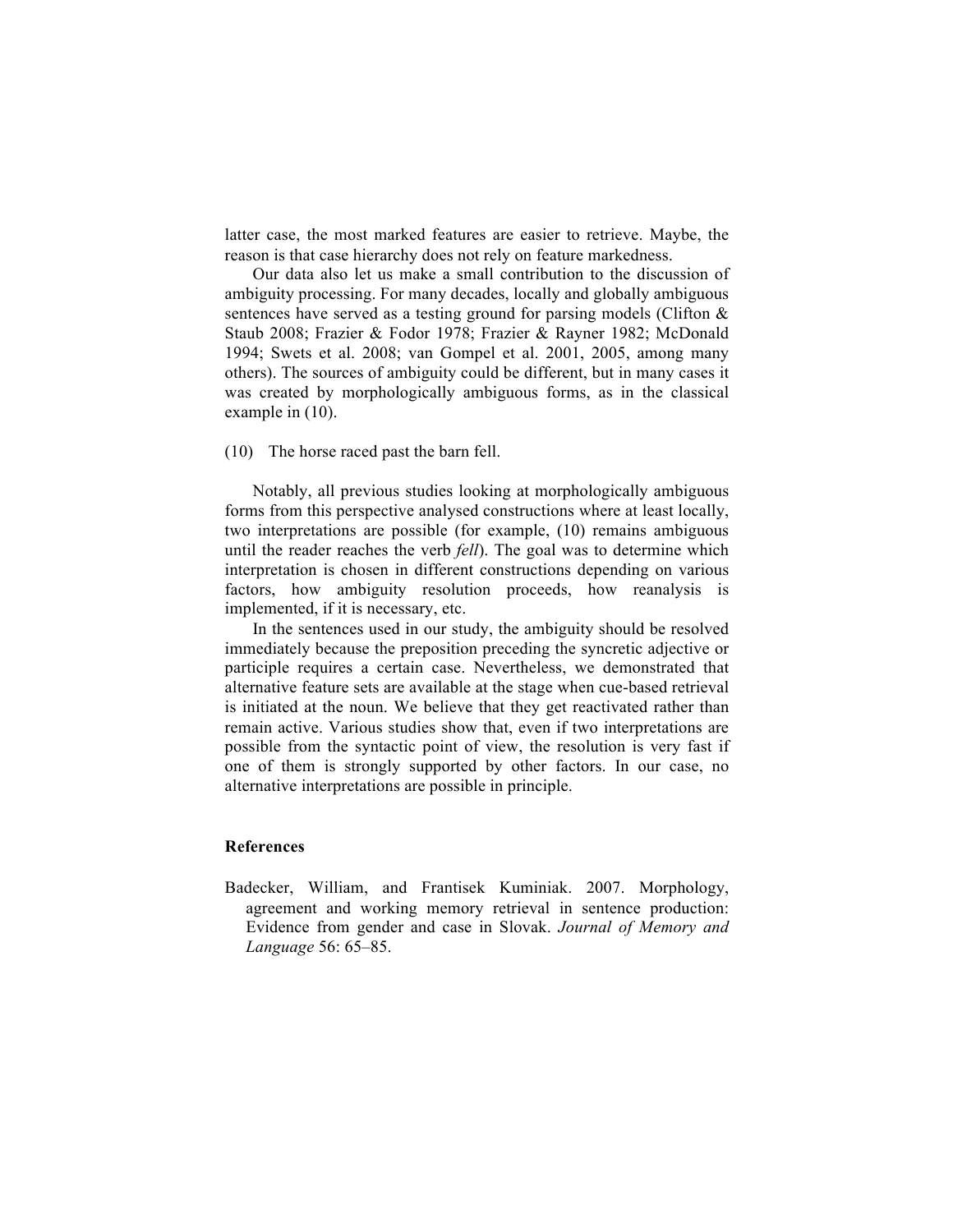- Baerman Matthew, Dunstan P. Brown and Greville G. Corbett. 2005. *The Syntax-Morphology Interface: a Study of Syncretism*. Cambridge: Cambridge University Press.
- Bobaljik, Jonathan D. 2002. Syncretism without Paradigms: Remarks on Williams 1981, 1994. In *Yearbook of Morphology 2001,* eds. Geert Booij and Jaap van Marle, 53–85. Dordrecht: Kluwer.
- Bock, Kathryn, and Carol A. Miller. 1991. Broken agreement. *Cognitive Psychology* 23: 45–93.
- Brehm, Laurel, and Kathryn Bock. 2013. What counts in grammatical number agreement? *Cognition* 128: 149–169.
- Caha, Pavel. 2013. Explaining the structure of case paradigms by the mechanisms of Nanosyntax. *Natural Language and Linguistic Theory* 31: 1015-1066.
- Clifton, Charles Jr., and Adrian Staub. 2008. Parallelism and competition in syntactic ambiguity resolution. *Language and Linguistics Compass* 2: 234–250.
- Clifton, Charles Jr., Lyn Frazier and Patricia Deevy. 1999. Feature manipulation in sentence comprehension. *Rivista di Linguistica* 11: 11–39.
- Cohen, Jonathan D., Brian MacWhinney, Matthew R. Flatt and Jefferson Provost. 1993. Psyscope: A new graphic interactive environment for designing psychology experiments. *Behavioral Research Methods, Instruments and Computers* 25: 257–271.
- Dillon, Brian, Alan Mishler, Shayne Sloggett and Colin Phillips. 2013. Contrasting intrusion profiles for agreement and anaphora: Experimental and modeling evidence*. Journal of Memory and Language* 69: 85–103.
- Eberhard, Kathleen M., J. Cooper Cutting and Kathryn Bock. 2005. Making syntax of sense: Number agreement in sentence production. *Psychological Review* 112: 531–559.
- Farkas, Donca, and Henriette de Swart. 2010. The semantics and pragmatics of plurals. *Semantics and pragmatics* 3: 1–54.
- Franck, Julie, Gabriella Vigliocco and Janet Nicol. 2002. Subject-verb agreement errors in French and English: The role of syntactic hierarchy. *Language and Cognitive Processes* 17: 371–404.
- Franck, Julie, Glenda Lassi, Ulrich H. Frauenfelder and Luigi Rizzi. 2006. Agreement and movement: A syntactic analysis of attraction. *Cognition* 101: 173–216.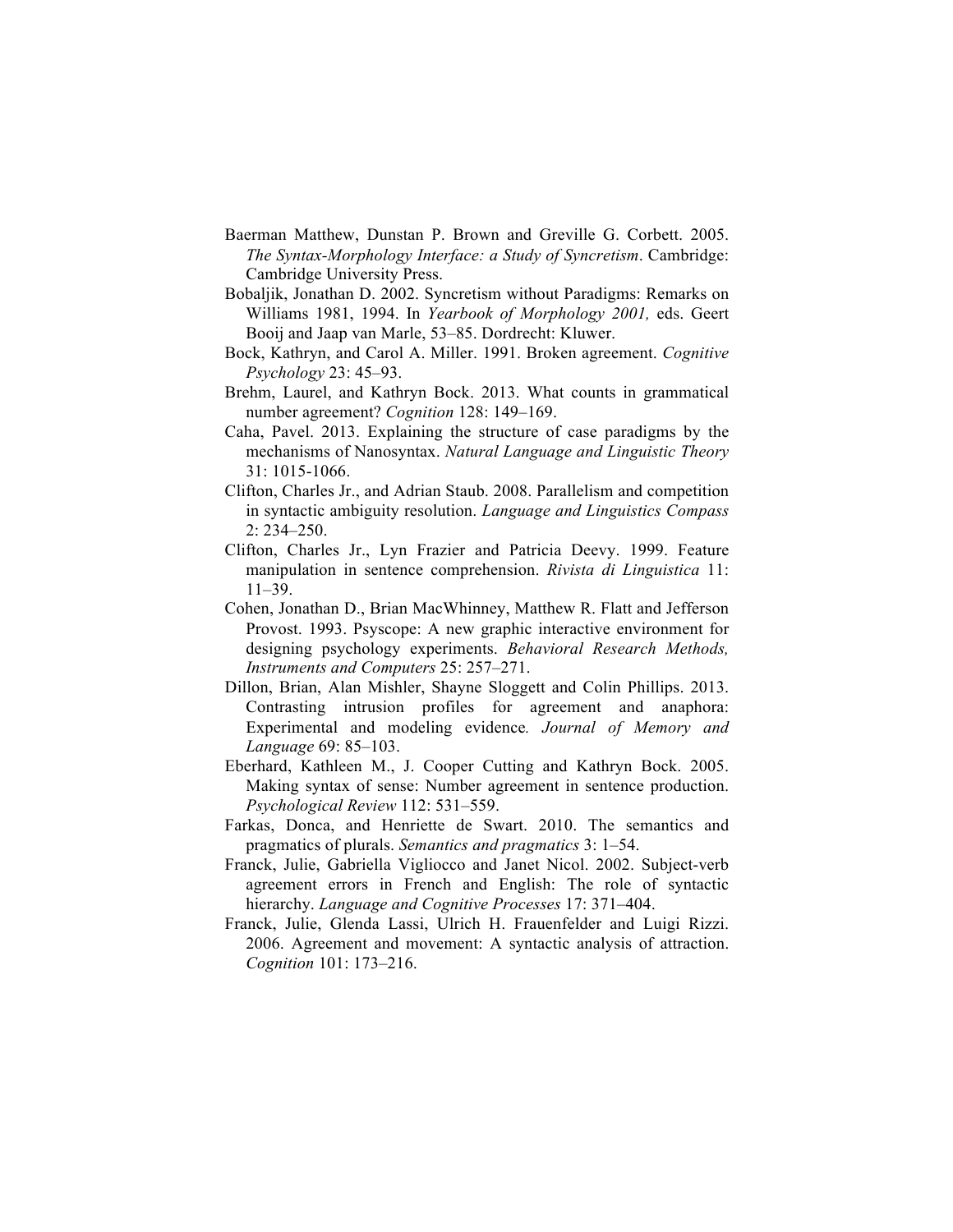- Frazier, Lyn, and Janet D. Fodor. 1978. The sausage machine: A new two-stage parsing model. *Cognition* 6: 291–325.
- Frazier, Lyn, and Keith Rayner. 1982. Making and correcting errors during sentence comprehension: Eye movements in the analysis of structurally ambiguous sentences. *Cognitive Psychology* 14: 178–210.
- Hartsuiker, Robert J., Herbert J. Schriefers, Kathryn Bock and Gerdien M. Kikstra. 2003. Morphophonological influences on the construction of subject-verb agreement. *Memory and Cognition* 31: 1316–1326.
- Lewis, Richard L., and Shravan Vasishth. 2005. An activation-based model of sentence processing as skilled memory retrieval. *Cognitive Science* 29: 375–419.
- Lorimor, Heidi, Kathryn Bock, Ekaterina Zalkind, Alina Sheyman and Robert Beard. 2008. Agreement and attraction in Russian. *Language and Cognitive Processes* 23: 769–799.
- MacDonald, Maryellen C. 1994. Probabilistic constraints and syntactic ambiguity resolution. *Language and Cognitive Processes* 9: 157–201.
- Nicol, Janet L., Kenneth I. Forster and Csaba Veres. 1997. Subject–verb agreement processes in comprehension. *Journal of Memory and Language* 36: 569–587.
- Pearlmutter, Neal J., Susan M. Garnsey and Kathryn Bock. 1999. Agreement processes in sentence comprehension. *Journal of Memory and Language* 41: 427–456.
- Rusakova, Marina V. 2009. *Rečevaja realizacija grammatičeskix èlementov russkogo jazyka* [Speech realization of some grammatical features of Russian]. Habilitation dissertation, St.Petersburg State University.
- Sauerland, Uli, Jan Anderssen and Kazuko Yatsushiro. 2005. The plural is semantically unmarked. In *Linguistic evidence*, eds. Stephan Kepser and Marga Reis, 413–434. Berlin: Mouton de Gruyter.
- Slioussar, Natalia, and Natalia Cherepovskaia. (2015). *Attraction in processing case agreement in Russian.* Submitted ms., St.Petersburg State University.
- Slioussar, Natalia, and Natalia Cherepovskaia. 2014. Case errors in processing: Evidence from Russian. In *Proceedings of FASL 22*, 319– 338. Ann Arbor, MI: Michigan Slavic Publications.
- Solomon, Eric S., and Neal J. Pearlmutter. 2004. Semantic integration and syntactic planning in language production. *Cognitive Psychology* 49: 1–46.